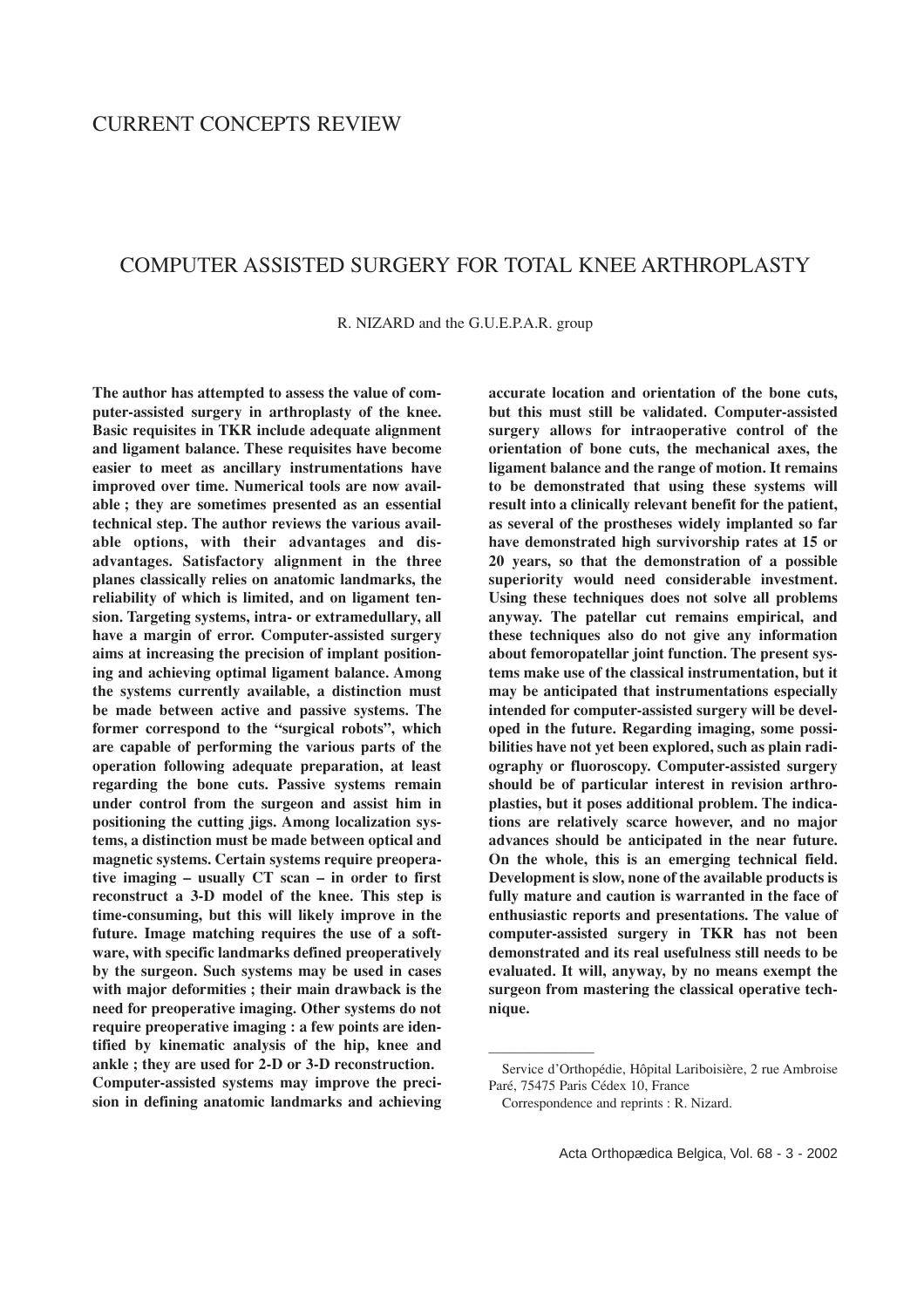**Keywords** : knee arthroplasty ; computer assistance. **Mots-clés** : arthroplastie du genou ; assistance par ordinateur.

Total knee arthroplasty (TKA) is a technically demanding surgical procedure. The objectives are to achieve good alignment and good ligament balance in order to achieve a satisfactory functional outcome that will last for a long period of time. Even through a technically perfect arthroplasty does not automatically result in an excellent functional outcome or a satisfactory long term result, it is generally accepted that it is a fundamental goal to achieve.

In earlier times, only crude instruments were available to achieve this goal. They improved over time, allowing the surgeon to more often reach the necessary goals. Today, new numerical tools are available and are even presented as a crucial step for the improvement of the technique of TKA.

The aim of this review is to briefly introduce the main requirements of a technically perfect total knee arthroplasty. This analysis is based on current literature. The principles presented serve as a framework for the development of computer-aided surgery. In a second part, the different options that are currently available for computer-assisted surgery (CAS) in the specific field of TKA will be presented with their potential advantages and drawbacks. Finally, the potential future of theses systems will be discussed.

## **1. CURRENT TECHNICAL DATA**

## **1.1. On surgical technique**

## 1.1.1. *Peroperative technical goals*

In order to achieve an optimal result following total knee arthroplasty (TKA), several technical requirements must be met. These conditions are necessary but not sufficient because the surgeon does not control, or has limited actions on some factors such as range of motion, pre-operative anatomical conditions, or patient participation in the rehabilitation program .

These technical requirements are :

1. *Satisfactory alignment in the frontal plane*. From literature data it appears that alignment must be in the 2 or  $3^\circ$  range around a neutral alignment of the femoral and tibial mechanical axes. The mechanical axis of the limb goes from the center of the femoral head through the center of the knee to the center of the ankle (41). This alignment range is also considered as relevant in the International Knee Society grading system based on expert statements (18) ; however, it should be noted that in the latter grading system the anatomical and not mechanical axes are taken into account. This thought is demonstrated in two articles from Ritter *et al.* (56) and Jeffery *et al.* (25). Jeffery *et al.* (25) analyzed 115 Denham knee prostheses for which the mechanical axis on standing long-leg radiographs was determined. They observed that when the mechanical axis was in the 3° valgus-varus range, the loosening rate (defined by the association of pain, cement mantle fracture or progressive radiolucent lines) was 3% (2 of 78), whereas it was 24% (9 of 37) when the alignment was out of this range. The study by Ritter *et al.* (56) was less precise, especially with respect to the methodology of radiographic study and measurement, but it is the only study that demonstrated that prostheses implanted in a varus position had a lower survival rate than others implanted in a neutral or valgus position. However this study showed major weaknesses in methodology, since 16.6% of the patients were lost to follow-up before one year. A study by Ryd *et al*. (59) on 20 patients evaluated with RSA showed a significant correlation between migration of components and lower limb alignment.

Determination of the mechanical or anatomical femorotibial axis remains a difficult topic to evaluate in the literature. Two aspects are included in the evaluation of such an outcome :

- Variations due to the measurement technique (inter and intra-observer variability)
- Variations due to modifications of the radiological technique.

Only two studies have reported results on intraand interobserver variability (5 , 33). Bach *et al*. (5),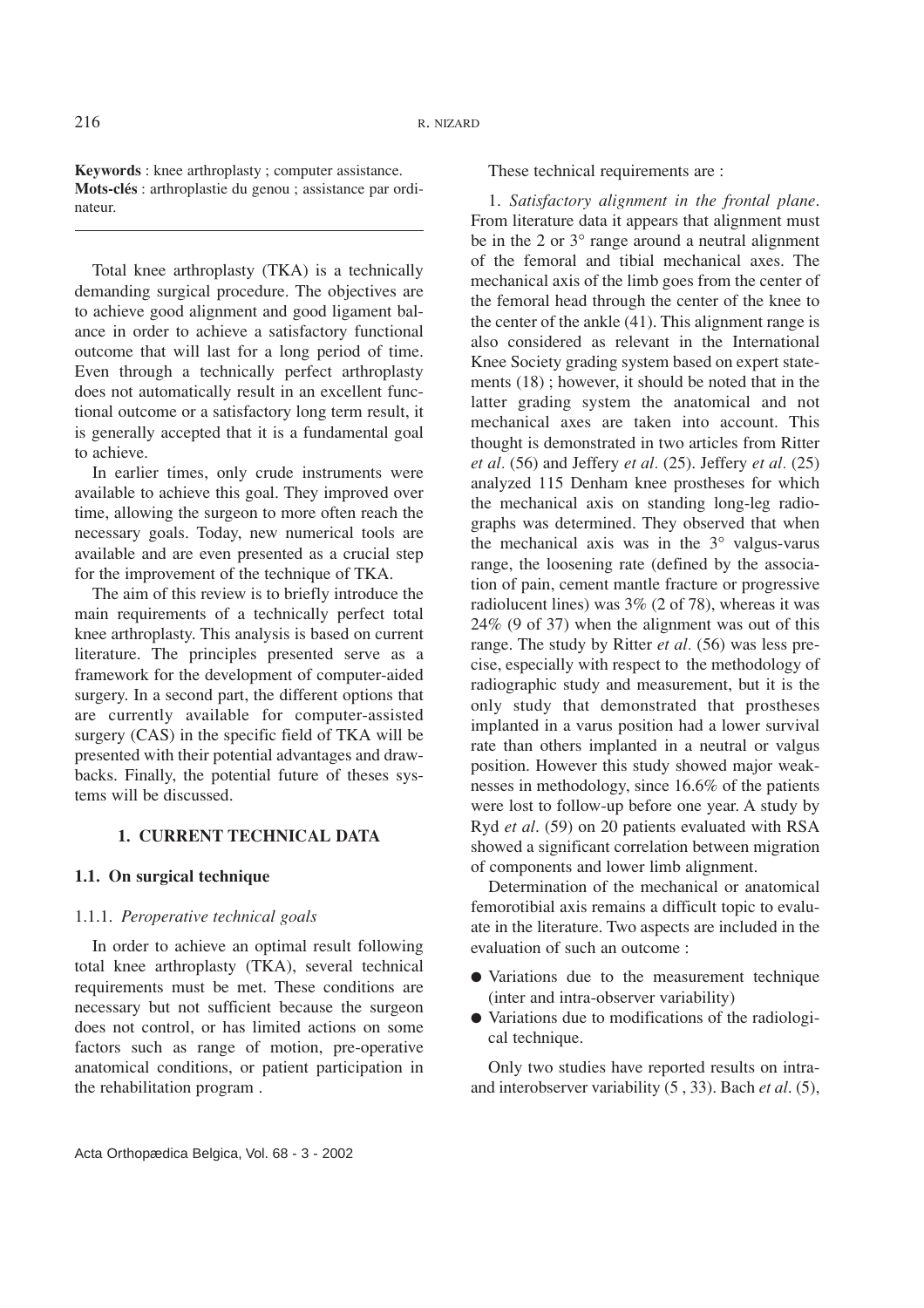in a recent study, found a good interobserver reproducibility for the measurements of the International Knee Society criteria ; unfortunately no intraobserver measurements were available.

For technical variations, it is of note that in the study by Jeffery *et al*. the standard deviation for the measurement of the mechanical axis was 0.8° (25). In the Lonner *et al.* study (33), a synthetic femur with a fixed positioning in 5° valgus anatomical axis and in 2° varus tibial positioning was evaluated from 20° external rotation to 25° internal rotation, both in full extension and in 10° flexion. These authors showed that external rotation significantly decreased the valgus, whereas internal rotation increased valgus ; flexion increased the values of angulations in the frontal plane. As regard the anatomical axis, often used by the Anglo-Saxon authors, it can be modified by using different landmarks (47, 48). However, Wright *et al*., showed in experimental conditions that an error of 10° either in external or in internal rotation did not affect determination of the femorotibial axis if a flexion contracture was not present (71). For some specific prostheses, it is possible to calculate a real alignment using correction factors when rotation or flexion contracture is present (16).

2. *Satisfactory alignment in the sagittal plane*. For the femoral component there is a lack of data concerning alignment in this plane. As to the tibial component, this issue is considered important not for the longevity of the prosthesis but mainly for function (flexion and antero-posterior stability) (62).

3. *Satisfactory alignment in the horizontal plane*. This point is of particular importance regarding extensor mechanism stability, patellar wear or loosening. Berger *et al*. in a case-control study including 30 patients with extensor mechanism problems (tilted patella, subluxation, dislocation or component loosening) and 20 patients with a wellfunctioning extensor mechanism, demonstrated that the group with extensor mechanism problems was systematically in combined internal rotation of the femoral and tibial components (7). There are two different ways to implant the femoral component in external rotation : some authors take into account the bony landmarks (2, 43, 67), others take

into account the ligament balance when cutting the posterior femoral condyles (15, 63). The bony landmarks that can be considered are the posterior condyles, the biepicondylar line (which can have two different definitions, depending on the authors : one between the medial and lateral epicondylar crest ; the other between the sulcus of the medial epicondyle and the crest of the lateral epicondyle (7, 36)), and a line perpendicular to the trochlear groove (2, 67). Whatever the landmarks chosen, there is consensus to consider that external rotation of the femoral component is mandatory, corresponding to a parallelism of the prosthetic posterior condylar line and biepicondylar line. Olcott and Scott compared three methods to reach a symmetrical flexion gap ; they demonstrated that the biepicondylar line allowed this objective to be reached in 90% of the knees, whereas the Whiteside line reached this objective in 83% and a systematic rotation of  $3^\circ$  in only 70% (46). For some specific deviations such as valgus knees, the biepicondylar line also appeared more reliable (38). Katz *et al.* compared the reliability in determining different anatomic axes in rotation : they found that the antero-posterior and balanced tension axes most reliably defined the flexion-extension axis and best balanced the flexion gap with no significant interobserver differences ; the transepicondylar axis was found to be less reliable (28). For some authors, rotational positioning is such an issue that they considered it mandatory to perform CT-scan before surgery in some difficult knees where osteoarthritis is so advanced that the usual landmarks, especially the sulcus between the two medial crests, cannot be determined (72). Studies concerning the rotational landmarks are presented in table II. The difference observed between the two right-hand columns is due to the landmarks used. Some authors used the most salient point of the medial epicondyle (clinical **T**rans**E**picondylar**A**xis - **P**osterior **C**ondylar **L**ine) whereas others used as a landmark the sulcus between the two prominences (surgical **T**rans**E**picondylar**A**xis - **P**osterior **C**ondylar **L**ine). The clinical **T**rans**E**picondylar**A**xis - **P**osterior **C**ondylar **L**ine was in 3° external rotation more than the surgical **T**rans**E**picondylar**A**xis - **P**osterior **C**ondylar **L**ine ; this difference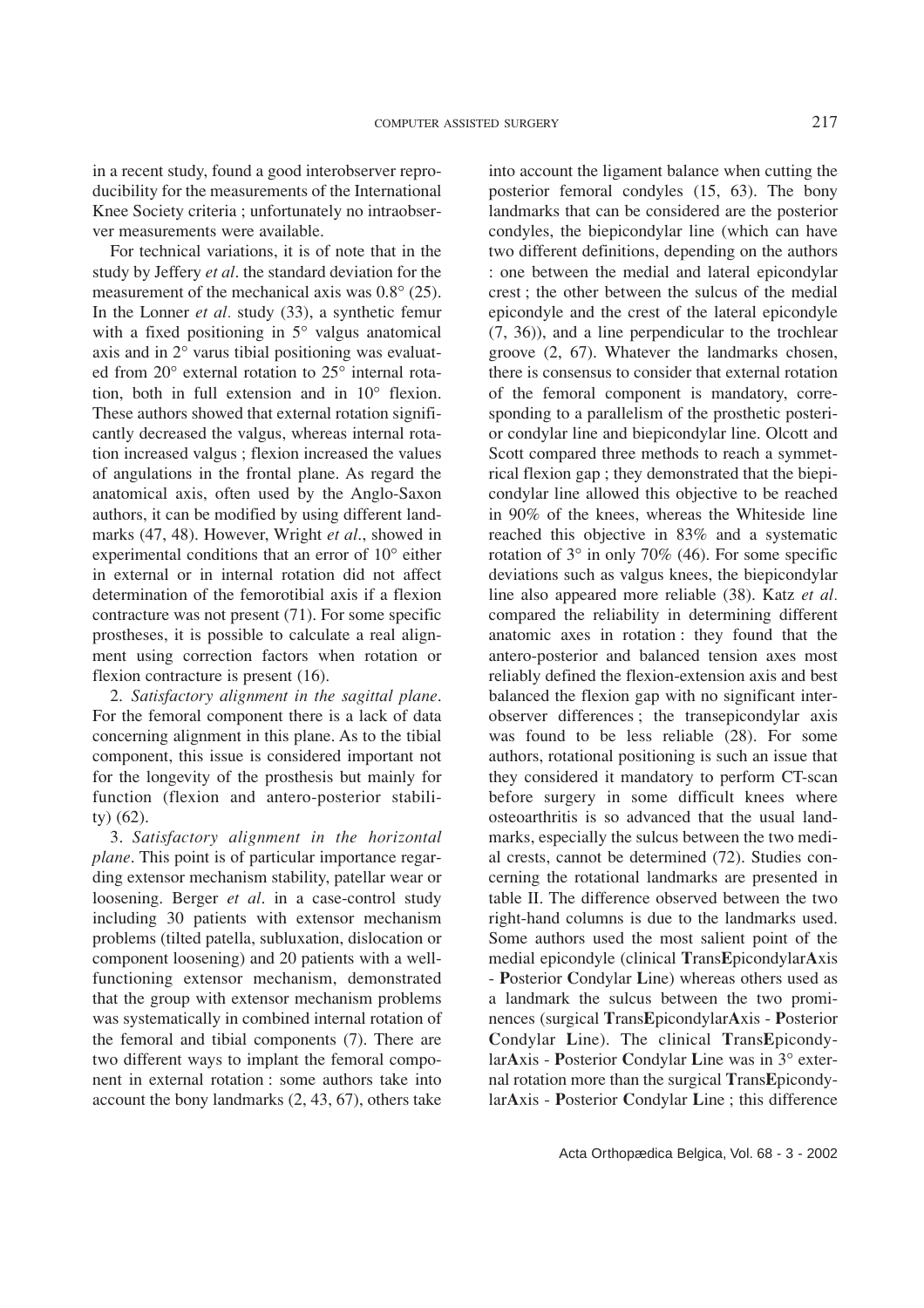### 218 R. NIZARD

|                                                                               | Ref: sulcus                                                                                                                                                       | Ref: Most prominent point of<br>the medial epicondyle                                                                                                       |
|-------------------------------------------------------------------------------|-------------------------------------------------------------------------------------------------------------------------------------------------------------------|-------------------------------------------------------------------------------------------------------------------------------------------------------------|
| CT-scan based studies<br>Arima et al., 1995 (2)<br>Nagamine et al., 1998 (42) |                                                                                                                                                                   | $5.7 \pm 1.7$<br>$5.8 \pm 2.7$ (normal)<br>$6$ ; 4 ± 2.4 (patellofemoral arthritis)                                                                         |
| Akagi et al., 1999 (1)                                                        |                                                                                                                                                                   | $6.2 \pm 1.9$ (patellofemoral arthritis)<br>$6.8 \pm 1.8$ (before arthroplasty)                                                                             |
| <b>MRI</b> based studies<br>Matsuda et al., 1998 (37)                         |                                                                                                                                                                   | $6.03 \pm 3.60$ (normal)<br>$6.00 \pm 2.35$ (varus knee)                                                                                                    |
| Griffin et al., 2000                                                          | $3.11 \pm 1.75$ (total)<br>$2.75 \pm 1.61$ (male)<br>$3.33 \pm 1.82$ (female)<br>$2.71 \pm 1.56 \ (\pm 41 \text{ ans})$<br>$3.50 \pm 1.86 \ (\pm 41 \text{ ans})$ |                                                                                                                                                             |
| Cadaveric studies                                                             |                                                                                                                                                                   |                                                                                                                                                             |
| Yoshioka et al., 1987 (73)<br>Mantas et al., 1992 (36)                        |                                                                                                                                                                   | $5.0 \pm 1.8$ (male)<br>$6.0 \pm 2.4$ (female)<br>$4.9 \pm 2.1$ (right knee)<br>$4.9 \pm 2.3$ (left knee)<br>$4.4 \pm 2.0$ (male)<br>$6.4 \pm 2.2$ (female) |
| Berger et al., 1993 (6)<br>Arima et al., 1995 (2)<br>Katz et al, 2001 (28)    | $3.5 \pm 1.2$ (male)<br>$0.3 \pm 1.2$ (female)                                                                                                                    | $4.7 \pm 3.5$ (male)<br>$5.2 \pm 4.1$ (female)<br>$4.4 \pm 2.9$<br>$6.1 \pm 3.3$                                                                            |
| Surgical studies<br>Poilvache et al., 1996 (51)                               |                                                                                                                                                                   | $3.60 \pm 2.02$ (total)<br>$3.58 \pm 2.16$ (male)<br>$3.62 \pm 1.93$ (female)<br>$3.51 \pm 2.03$ (aligned-valgus)<br>$4.41 \pm 1.83$ (varus)                |
| Griffin et al., 1998 (20)                                                     | $3.6 \pm 1.8$ (male)<br>$3.7 \pm 2.6$ (female)<br>$3.3 \pm 1.9$ (varus)<br>$3.3 \pm 2.3$ (aligned)<br>$5.4 \pm 2.3$ (valgus)                                      |                                                                                                                                                             |

Table I. — Available studies on femoral rotation

could in some cases be the cause of flexion imbalance (28).

4. A well-balanced knee with a quadrangular extension and flexion gap seems to be a factor of better clinical result as suggested by Laskin *et al*. (31). Moreover, as demonstrated by Attfield (4), proprioception is best restored in these wellbalanced knees. In order to perform this step, several possibilities exist :

- (1) balance the knee in extension first and then cut the posterior condyles in order to obtain a quadrangular extension gap (19) ; this technique requires a perfect tibial cut to restore both the axes and the ligament balance since the cuts are interdependent.
- (2) perform first the femoral cut based on the rotational landmarks previously described and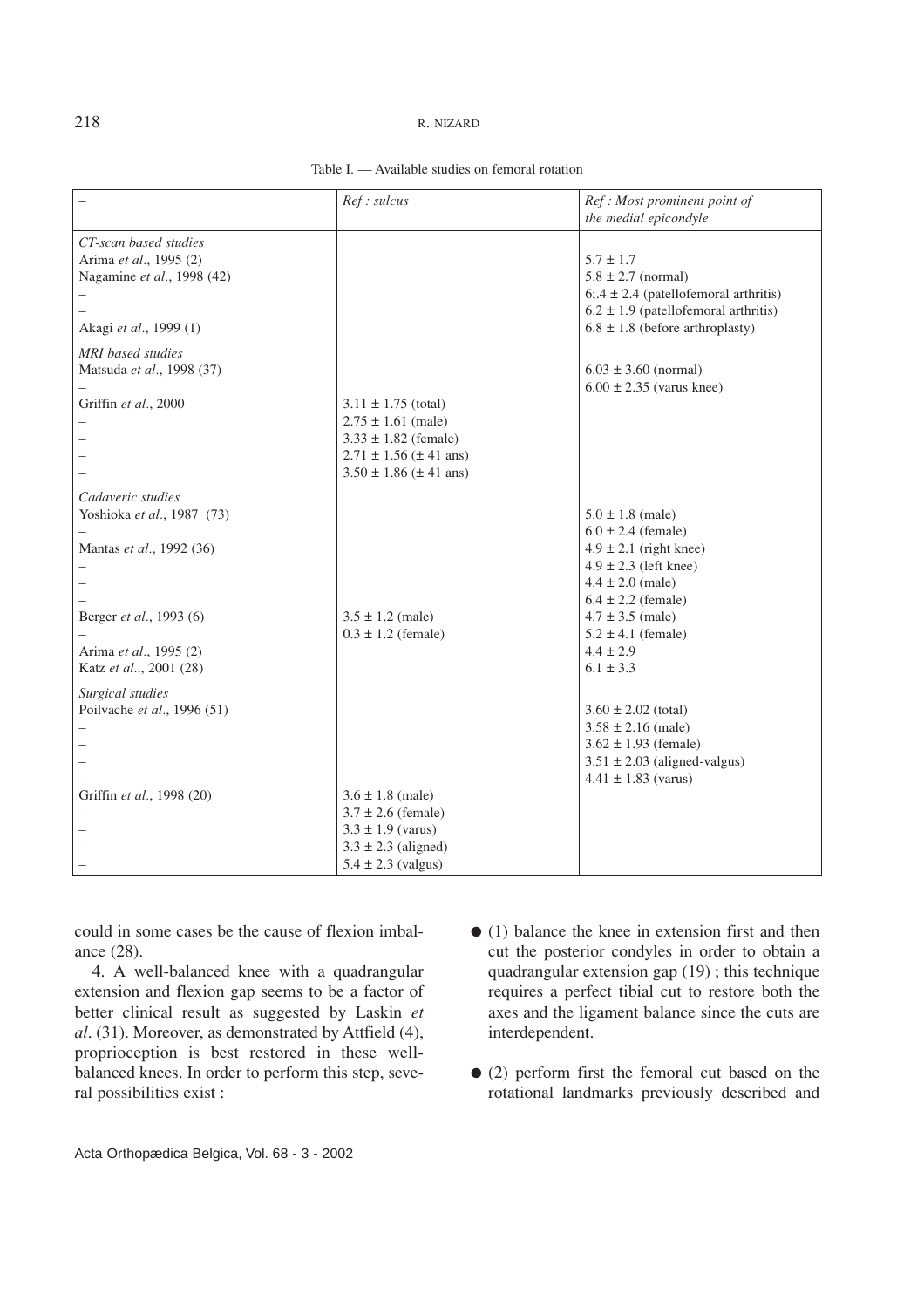then balance the knee with sequential ligament releases depending on the location (medial or lateral) and the amount of imbalance (68, 69).

However it must be noted that ligament balancing remains subjective and mainly qualitative ; some quantification attempts have been made using pressure-sensitive FUJI films (64) or with specifically designed devices which took into account the visco-elastic properties of the ligaments (3).

## 1.1.2. *Efficiency of conventional methods*

Conventional ancillary devices are either intramedullary or extramedullary. The use of one or the other system is still a subject of debate. Some experimental studies have tried to evaluate the inaccuracy of the femoral intramedullary device by a trigonometric calculation or by using a cadaveric study (27, 45, 54). Novotny *et al*. (45) showed that the error was between 0.8° and 5.8° depending on the length of the intramedullary guide, its diameter and the diameter of the medullary canal. Reed and Gollish (54) and Harding *et al.* (21) demonstrated the importance of the femoral entry point. Reed and Gollish (54) demonstrated that it had to be 6.6 mm medial to the deepest point of the trochlear groove. Jeffery *et al*. demonstrated clinically the variations in the precision of femoral intramedullary cutting devices (24).

Table II lists the main studies on the performance of the ancillary devices. The methodological weakness of these studies should be noted since none of them was randomized and none tried to have the results evaluated by an independent observer.

## **1.2. On existing computer-assisted surgery systems**

Whatever method is used, a computer-assisted system must allow the accomplishment of the goals cited above, i.e. (1) ensure optimal positioning in the three planes, frontal sagittal and horizontal (2) ; ensure optimization of the ligament balance with quantification despite the fact that, with current knowledge, it is impossible to know the clinical relevance of these data. Currently, none of the available systems reaches these objectives. This chapter will therefore only introduce the main technical possibilities with their respective advantages and disadvantages.

## 1.2.3. *Characteristics of active and passive systems*

It is possible to distinguish between active and passive systems as described by Picard *et al*. (50).

Active systems namely represent the surgical robots. They should be able to realize, following planned steps, the entire surgical procedure after the knee has been exposed through a conventional approach. Currently, robots are able to perform the bone cuts, which represent an important but limited part of the surgical procedure. The use of such complicated systems is viable only if the installation and the functioning during the surgical procedure can be performed within a reasonable time, if the consumable cost is not too high and if the expected benefit is technically or clinically relevant. The results of such systems have been presented in different meetings but remain incomplete (55, 65, 70).

Passive systems do not perform any part of the surgical procedure which stays under direct control from the surgeon. They simply offer him assistance in the positioning of the cutting guides (of course without the necessity of an analogic intramedullary or extramedullary device). Unlike conventional systems, the bone cuts, once they have been done, or the ligament balance, can be finely controlled with numerical data.

## 1.2.4. *Distinction between the location systems*

During the surgical procedure the bones and the instruments have to be positioned. From a general point of view, a collector fixed to the object and a collection tool is needed. Whatever the system is, there is a crucial need for a perfect and permanent fixation of the collector to the instrument or, with more difficulty to the bone, in order to permanently collect accurate information. Two systems are available with their own advantages and disadvantages : optical and magnetic.

Optical systems are based on the detection of three reflecting spheres by an infrared camera. The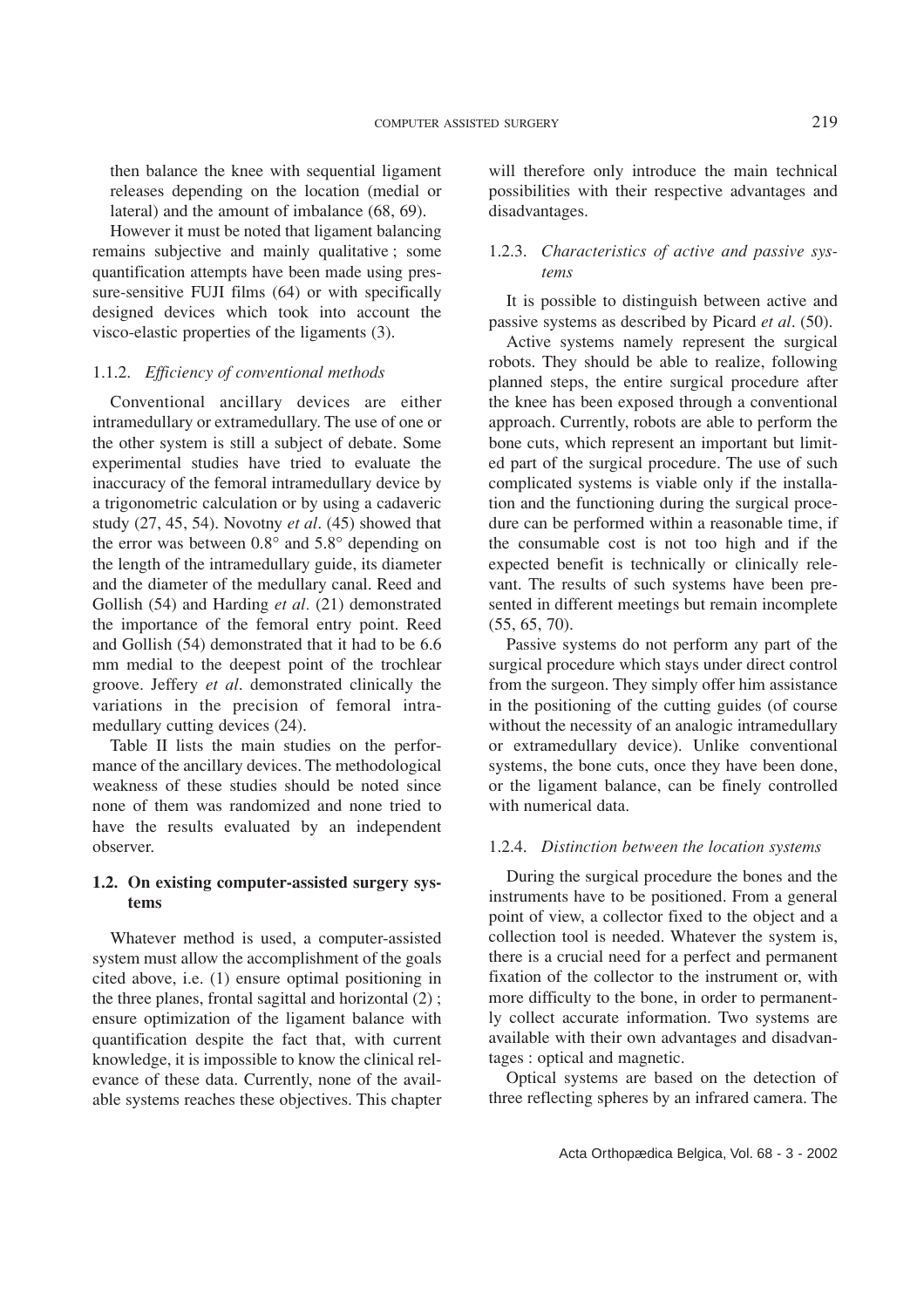| ؘڔ<br>ś | d<br>ţ<br>ł<br>i<br>١<br>$-12.5$<br>ïi<br>⊻<br>l<br>í<br>$\mathsf{I}$<br>¢<br>í<br>$\frac{4}{3}$<br>ļ<br>ŗ<br>i |
|---------|-----------------------------------------------------------------------------------------------------------------|
|         |                                                                                                                 |
|         | i                                                                                                               |
|         |                                                                                                                 |
|         | j<br>Ē<br>į<br>ζ<br>)                                                                                           |

| Author                | Comp/P/R    | $\delta N$      | system<br>Knee.                                                                                        | Outcome measure                                                                                                      | Result                                                                                                                                              | Observations                                                                              |
|-----------------------|-------------|-----------------|--------------------------------------------------------------------------------------------------------|----------------------------------------------------------------------------------------------------------------------|-----------------------------------------------------------------------------------------------------------------------------------------------------|-------------------------------------------------------------------------------------------|
| Petersen (49)         | <b>NNN</b>  | 50              |                                                                                                        | Anatomical femoro<br>tibial alignment                                                                                | the $4-10^\circ$ range<br>$26\%$ out of                                                                                                             | Comparison between long and short film:<br>significant difference of 1.4° average         |
| Tillett (66)          | <b>NAJA</b> | 50              |                                                                                                        | $6^{\circ} \pm 2^{\circ}$ anatomical valgus<br>on knee film                                                          | IM vs EM NS                                                                                                                                         | Comparison only on the femoral side                                                       |
| Engh (17)             | <b>NNVA</b> | 72              | F: Comp EM/IM<br>Synatomic Knee<br>EM<br>$\stackrel{\cdot}{\vdash}$                                    | Anatomical femoral axis<br>Tibial axis                                                                               | $87.5\%$ vs $68.8\ \%$ between $4$<br>and 10° of valgus<br>IM>EM $p < 0,1$<br>$82\%$ à $\pm$ 2°                                                     |                                                                                           |
| Brys (8)              | <b>NNVA</b> | 114             | ou EM<br>EM<br>$\Xi$<br>T:IM                                                                           | Mechanical and anatomical axis<br>Lateral tibial axis ( $90^\circ \pm 2$ )<br>Medial femoral axis<br>Mechanical axis | IM > EM p < 0.05<br>SN<br>SN<br>SN                                                                                                                  | Extramedullary femoral instrumentation<br>Tibial instrumentation was different            |
| Dennis (13)           | <b>NNVA</b> | 120             |                                                                                                        | Mechanical and anatomical axis<br>Lateral tibial axis                                                                | 88 % with EM vs 72% with<br>IM in $90^\circ \pm 2$<br>Ž                                                                                             | extramedullary instruments<br>Better positioning with                                     |
| Harvey (22)           | <b>NNN</b>  | $101\,$         | Johnson-Elloy<br>$\mathbb N$                                                                           | Anatomical axis                                                                                                      | 72% in $\pm$ 3°                                                                                                                                     |                                                                                           |
| Cates (10)            | <b>NNVA</b> | 200             |                                                                                                        | Mechanical and anatomical axis<br>Medial femoral axis<br>Lateral tibial axis<br>Mechanical axis                      | 11 to $24\%$ of the cuts<br>were not satisfactory<br>$IM > EM p = 0.019$<br>$IM > EM$ $p= 0,052$<br>SN<br>SN                                        | Femoral instrumentation was<br>instrumentation for the tibia<br>different. Extramedullary |
| Ishii (23)            | <b>NNVA</b> | $100\,$         |                                                                                                        | Mechanical and anatomical axis<br>Medial femoral axis<br>Lateral tibial axis<br>Mechanical axis                      | 88 to 92% of the cuts<br>in the $90^\circ \pm 4$ range<br>were satisfactory<br>$\overline{S}$<br>$\overline{S}$<br>SN<br>$\overline{S}$             | Intramedullary femoral instrumentation<br>Tibial instrumentation was different            |
| Maestro (34)          | <b>NAVA</b> | 116             |                                                                                                        | Medial femoral axis<br>Lateral tibial axis<br>Angle anat/méca<br>Mechanical axis                                     | NS (98.3% vs 94.5% in 90 $\pm$ 4°)<br>NS (90.1% vs 87.2% in 7°±5°)<br>$(85.2\%$ vs $87.2\%$ in $90^\circ \pm 4^\circ)$<br>IM>EM p<0,01<br><b>NS</b> | Intramedullary femoral instrumentation<br>Tibial instrumentation was different            |
| Coull $(12)$          | <b>NNNN</b> | $\overline{79}$ | Système Kinemax<br>EM<br>$\vdots$                                                                      | Medial tibial axis                                                                                                   | 48% were more than $3^{\circ}$ varus<br>Average :86.88°± 2.84                                                                                       |                                                                                           |
| Mahaluxmivala<br>(35) | <b>NNN</b>  | 673             | $\begin{array}{ll} \text{F}: \text{IM} \\ \text{T}:\text{EM} \\ \text{PFC} \text{ System} \end{array}$ | $7 \pm 3^{\circ}$ anatomical valgus on<br>the knee X-ray                                                             | $\pm$ 3°: 75.3% of the cases                                                                                                                        | No difference due to surgeon experience                                                   |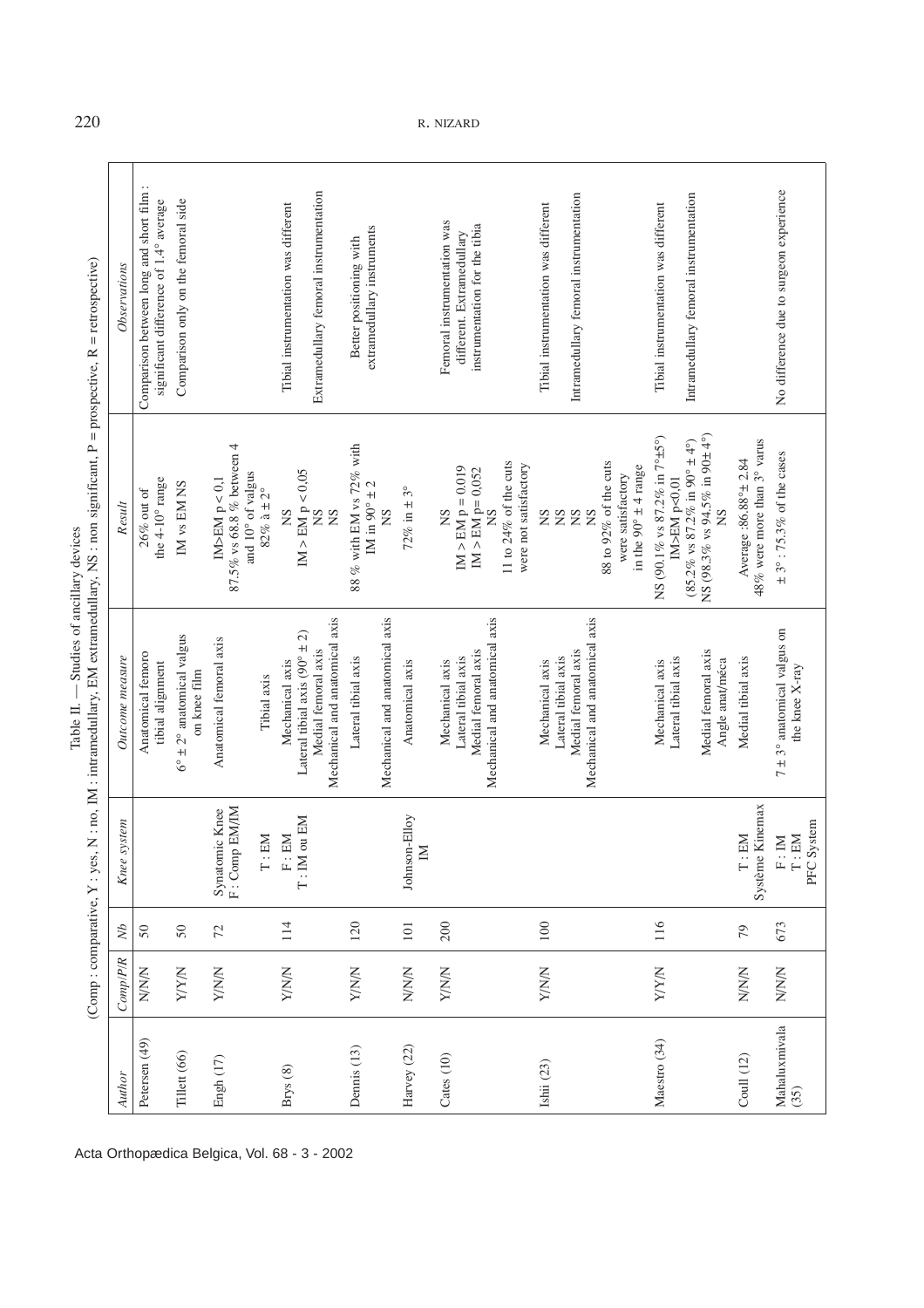main advantage of such systems is that the answer is binary without any possibility of distorted information. The main potential cause for mistakes would be the proximity of two collectors. The main disadvantages are the size of the collectors, the volume of the infrared camera in the operating room, the need for perfect initial placement of the collectors, wear of reflecting spheres, and the necessary adaptation of the surgical technique (position of the surgeon, the scrub nurse or the assistant) to the system since the collectors have to be permanently located by the camera.

Magnetic systems are based on an emitter that generates a cylindrical field with a diameter of 80 centimeters in which the collectors fixed to the instruments or to the bones are located. This type of system does not require any modification of the surgical technique since the surgeon or the assistant can move freely around the patient. On the other hand, they are disturbed by electromagnetic perturbations generated by ferromagnetic elements such as some conventional instruments (retractors, hammer...), drill, as well as watches or mobile phones when they enter the generated field. Moreover, the collectors are linked to the computer by wires which can be troublesome during the surgical procedure. But despite the fact that these systems necessitate perfect control of the environment for routine use, they have major potential for evolution with, in the near future, the possibility of recognition of electromagnetic perturbation. Moreover, miniaturization is possible, which would allow its use in some difficult conditions, such as attached to an instrument that could work inside the medullary canal.

## 1.2.5. *The need for pre-operative imaging*

Foe knee applications some systems require an imaging modality (most often a CT-scan) to first reconstruct a 3-D model and then, after a registration process, navigation becomes possible. Some other systems do not need this step and are based on the location of the specific points (center of the femoral head, of the knee and of the ankle) to reconstruct the main landmarks : axes of the limb, level of the inferior condyle, level of tibial plateau.

## 1.2.5.1. Image-based systems (39, 44)

As previously mentioned, pre-operative acquisition of the morphologic data is necessary. Today this is done with a CT scan (the best performing imaging modality for bone definition) which allows 3D reconstruction of the bones using a specially designed software (fig. 1). MRI could be used in order to have information on soft tissue but today the definition of bone with MRI is far inferior to that of the CT scan.

3D reconstruction is probably the most timeconsuming step for the surgeon ; it may take 30 to 60 minutes depending on the experience of the surgeon and of the knowledge he has of image interpretation. It is highly probable that this step will be improved in the future, requiring minimal human intervention, and will be made almost completely automatic and quicker.

A registration process during the operation is needed in order to match reality and the image seen on the screen. Several mathematical techniques facilitate this step, but all of them need identification of special points, determined pre-operatively, which have to be recognized during the operation. The software is able, using a mathematical algorithm (based on transformation matrix), to help the surgeon identify these points during the matching process. The initial choice of the points has to be made by the surgeon (fig. 2) since he is the only one able to easily identify some of the special points on the 3D model (related to the location of anatomic landmarks or to osteophytes specific to the patient).

The main advantages of the image-based system are the fact that it can be used in cases with extreme deformations including those seen in Paget's disease or post-traumatic malunion, and the fact that it is specific to the patient's anatomy. The determination of the anatomic landmarks is precise and this theoretically provides ideal technical precision during the operation. It is possible to reconstruct 3D models if a total hip replacement is present above the knee to be operated, and also in cases of revisions of unicompartmental arthroplasties or with the presence of a temporary spacer in two-stage revision of infected knees. In such cases, the choice of the points for registration is crucial.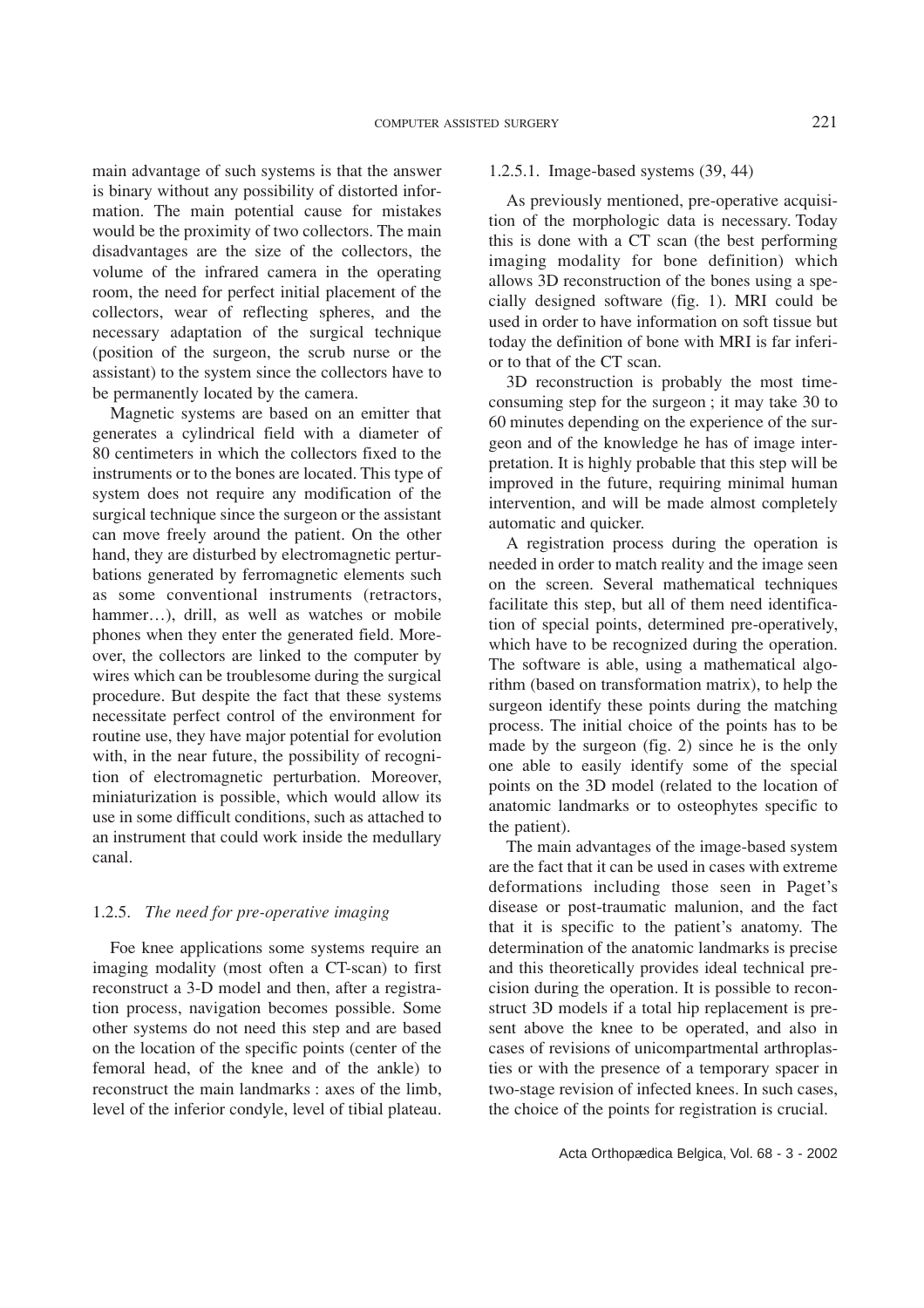

*Fig. 1.* — 3-D femoral reconstruction

The main disadvantage of these systems is that it is mandatory to obtain a CT-scan which can be considered as an additional expense and an unreasonable source of irradiation for the patient. Moreover the time needed to reconstruct the 3D model can also be considered as unacceptable since it is time consuming for the surgeon.

## 1.2.5.2. Imageless systems

They are the oldest systems available for TKR. The main points to be identified are the center of the femoral head, the center of the knee and the center of the ankle. The junctions between these

points define the mechanical axis of the limb in the frontal plane as well as in the sagittal plane. Several options are available to define these points :

- the center of the femoral head is located in all the systems using a kinematic analysis of the hip ; passive mobilization of the hip is needed to determine this center. Most of the available systems allow for this step without the need for a reference point on the iliac crest. In the earlier versions this point was essential and an additional incision at that level was needed.
- There are two ways to define the center of the knee :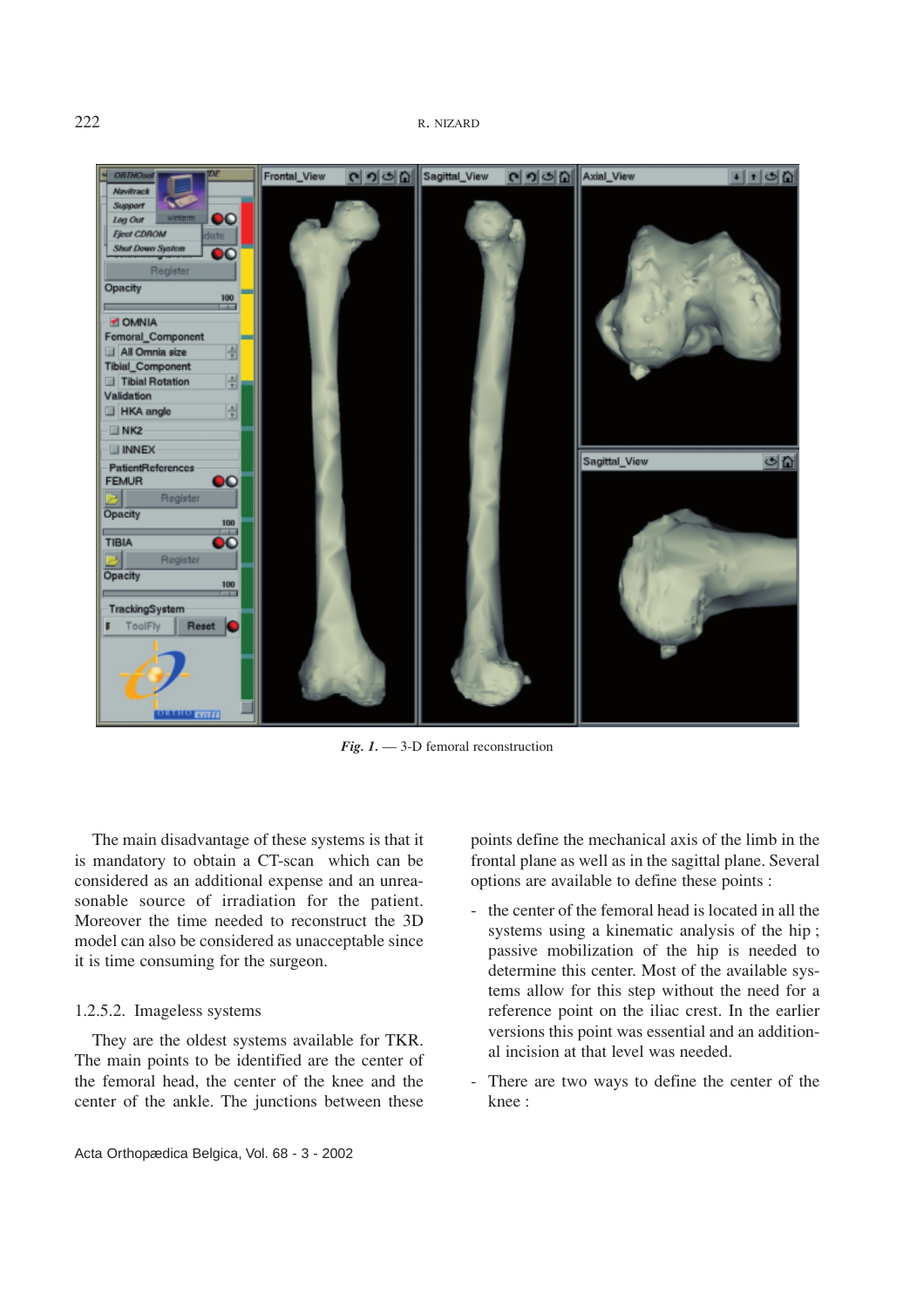

*Fig. 2.* — Registration points. These points have been defined pre-operatively by the surgeon, and have to be recognized during operation in order to match the image and the reality.

- The first is based on a kinematic analysis of the knee and requires passive mobilization of the knee just before the operation.
- The second is based on the definition of an anatomic landmark as described by several anatomic studies (73, 74).
- The center of the ankle can also be determined using two methods :
	- A kinematic analysis of the ankle can be done with passive motion of the ankle
	- Anatomical points on the medial and lateral malleoli can determine the center of the ankle as mentioned by Moreland *et al*. (41).

Two kinds of information can be given by these systems ; they can be in either two or three dimensions. In two-dimensional systems, only the axes in the frontal and the sagittal plane are available. In 3D systems, digitization of anatomical structures allows reconstruction of an almost complete distal femur or proximal tibia using either statistically reshaped bony structures or completely redesigned bony structures from direct digitization (fig. 3).

The main advantages of these imageless systems are the avoidance of a CT-scan and its irradiation and the time needed to reconstruct the 3D model. Sarragaglia *et al.* calculated the additional time needed during the operation to be 20 minutes (60).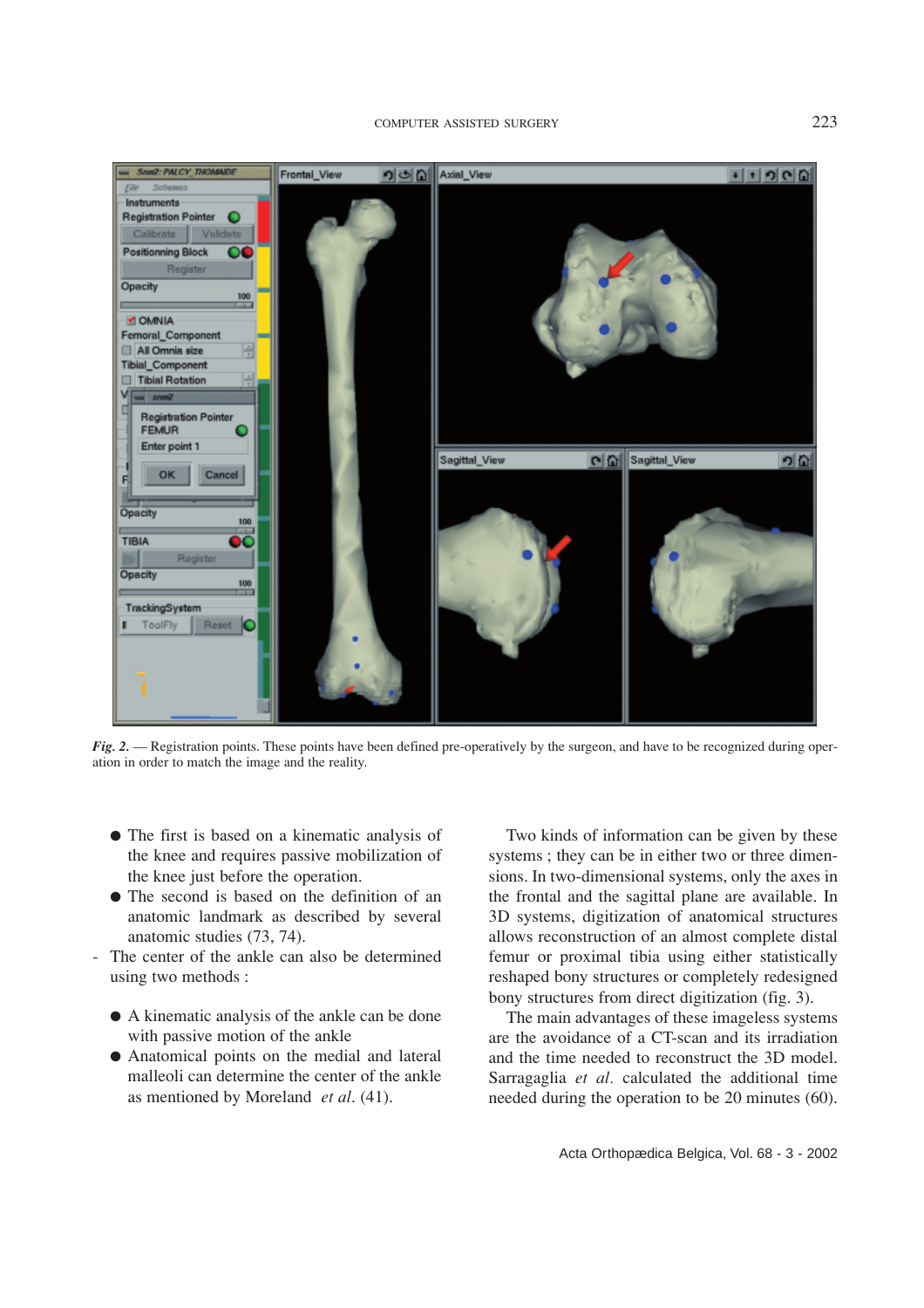224 R. NIZARD

 $\bm{\mathsf{c}}$ ⋝

 $\bm{\mathsf{c}}$ 

K⋝

 $\check{ }$ 



*Fig. 3.* — 3D reconstruction from a CT-less system. The digitizer (pink) indicates the relevant surfaces necessary to implant the prosthesis. The longitudinal grey axis represents the mechanical femoral axis from the center of the femoral head to the center of the knee.

However the information concerning the rotational positioning of the implants is questionable. Sarragaglia evaluated rotation of the femoral component through the dynamic modification of the tibial axis at 0°, 30° and 90° of knee flexion. Other software uses the peroperative determination of the trochlear groove, of the epicondyles or of the tibial tubercule, but the precision of such determination remains uncertain, as demonstrated by Arima *et al.* (2) or Katz *et al*. (28).

The first results reported with these systems are encouraging (11, 26, 29, 60), but they need confirmation before routine use. In a randomized study Sarragaglia compared 25 knees operated with a conventional technique and 25 knees operated with

Acta Orthopædica Belgica, Vol. 68 - 3 - 2002

the Orthopilot® system. No statistical difference was noted but a satisfactory alignment in the frontal plane, defined as a mechanical axis between 3° varus and 3° valgus alignment, was observed more often with the navigation system (84% versus 75%). In a case-control study, Jenny *et al*. compared 60 prostheses implanted with the Orthopilot system to 60 prostheses implanted using a conventional technique. With the navigation system, 53 prostheses were in the  $3^{\circ}$  valgus- $3^{\circ}$  range whereas only 43 of 60 were in this range with conventional system ( $p < 0.05$ ). Significant improvement in other positioning criteria (individual positioning of the components in the frontal and in the sagittal plane) was also observed.

 $\mathord{\text{\rm c}}$ K⋝  $\overline{C}$ 

K⋝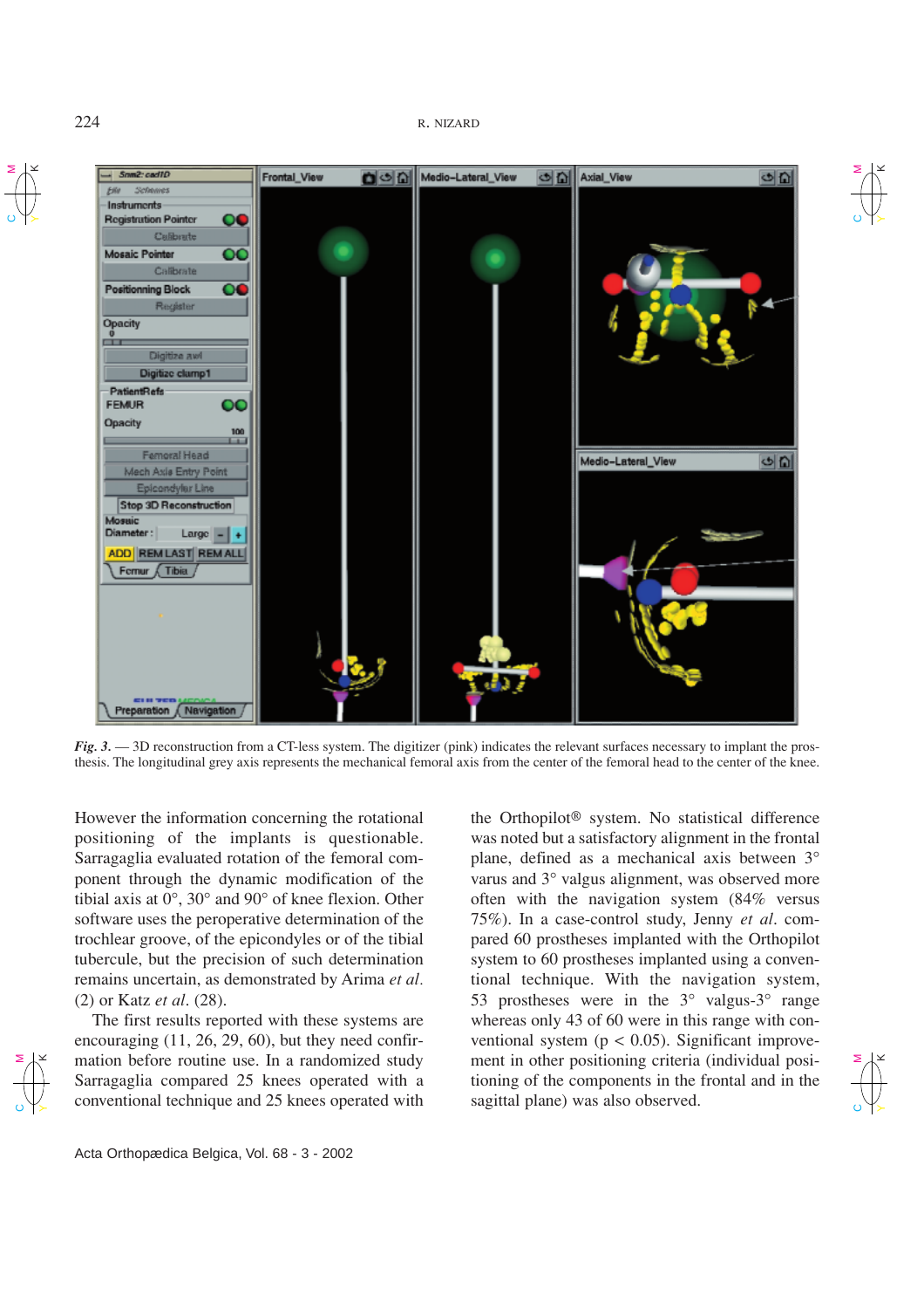### 1.2.6. *Intra-operative control*

This particular point is probably one of the main advantages of all computer-assisted systems. During conventional surgery, controls exist but although some authors have developed specific tools (40), these are not widely used and are often insufficiently precise or indirect. These conventional controls are bone resection thickness, direct visualization of the mechanical axis that can be helped by the use of external rods, ligament balance subjectively evaluated, passive movement of the knee and a good restitution of passive flexion and extension.

On the contrary, all computer-assisted surgery systems allow direct visualization of bone cut accuracy, restitution of a satisfactory mechanical axis and quantitative evaluation of the ligament balance and range of motion. With some of the systems, it is even possible to observe the knee behavior during passive flexion and extension. However, the relevance and even the utility of these controls need to be evaluated.

## **2. LIMITS OF THE AVAILABLE SYSTEMS**

## **2.1. Methodological limits**

In a cost-containment environment computerassisted surgery for TKR needs to prove its efficiency, which is probably one of the most challenging issues. To do so, the few published studies considered positioning of the implants (individual positioning of the femoral or tibial implant or mechanical axis or anatomical axis) as the primary criterion. The relevance of these criteria may be discussed, since the most important points for the patient remain function, range of motion, satisfaction, and survivorship. However, government or manufacturers, when they agree to give financial support for research, require results, and if possible very quickly. From this point of view it is obvious that technical considerations are the most relevant. But surgeons and probably patients have to know that, with conventional techniques, survival of the most widely used prostheses reach high levels even at 15 or 20 years follow-up (9, 14, 30, 32, 52, 53, 57, 58, 61) ; the chance to show a significant improvement with innovative techniques is therefore very small and needs considerable investment.

## **2.2. Technical limits**

They are numerous, but this can be considered as "acceptable" considering the time necessary for new development and the recent advent of these systems.

## 2.2.7. *On the patellofemoral joint*

None of the existing systems deals with the functioning of the patellofemoral joint except through the determination of the rotational positioning of the femoral and tibial components. Two aspects may be discussed on that point :

- The patellar cut poses specific problems related to the size of the patella with no existing possibilities to fix a sensor with sufficient reliability. It is therefore impossible to address one of the important difficulties in surgical technique and one of the most frequent factors of unsatisfactory results for the patient
- Moreover, the information must not be limited to the patellar cut but must include the whole functioning of the patellofemoral joint including the relationship between the prosthetic patellar groove and the patellar component. But we have to consider that, in the best case, this functioning will be observed only in a passive condition.

### 2.2.8. *Minimally invasive techniques*

All the available systems today come from conventional instrumentations. This can be considered acceptable as a first step, but it will not be appropriate for future steps if companies and surgeons wish these instruments to be really innovative. Indeed, ancillary devices will need to be developed specifically for computer-assisted surgery with suitable materials for magnetic systems or less bulky optic trackers. In other surgical specialties, a minimally invasive technique was one of the initial goals for the development of computer-assisted systems ; this particular point that has not been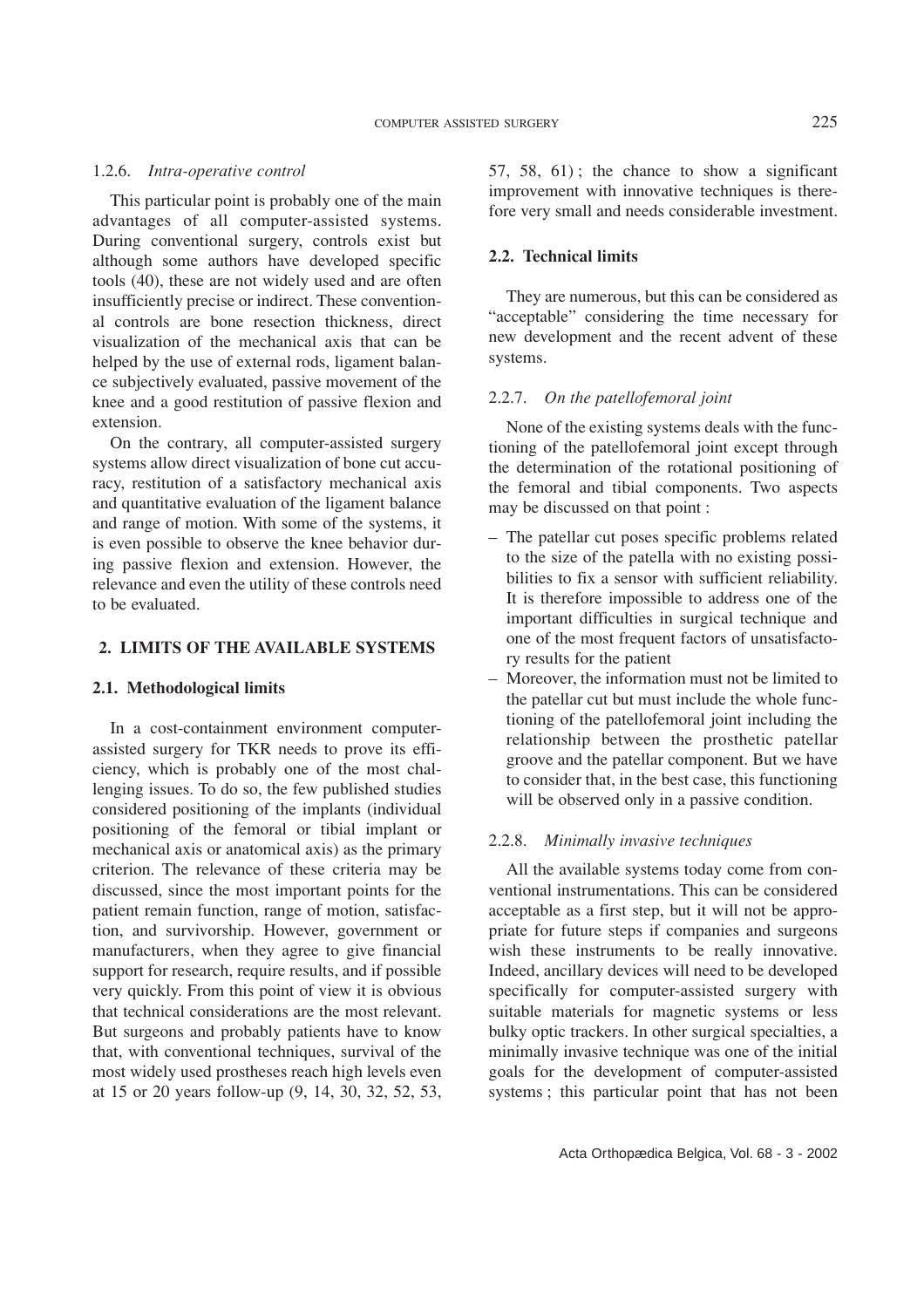considered yet by most of the surgeons and the companies, has to be addressed in the immediate future. We know that prosthetic volume will remain an unavoidable problem but surgical aggression, especially on the soft tissue and the extensor mechanism, should be reduced.

## 2.2.9. *Imaging techniques*

For total knee replacement, options with and without pre-operative CT-scan both exist. We do not know which could be the most precise and most relevant option since no comparative study is available. Some possibilities have not been explored yet, especially the use of conventional xrays or the use of fluoroscopy. However, we have to observe that the importance of imaging techniques is increasing and is essential for most other applications such as the hip or spine, or in tumor surgery.

### 2.2.10. *Revision surgery*

Revision surgery is more complex and the use of such techniques in that field is probably of particular relevance.

Some additional difficulties exist with the use of CT-based systems : (1) 3D reconstruction is more demanding due to artifacts and difficulty in the interpretation of such modified images (2) ; registration may be difficult since prosthetic elements may be mobile and cannot be the location of registration points, moreover bone loss may be important enough to make it difficult to adequately define these points. For CT-less systems, definition of the center of the knee may be difficult either with the use of kinematic analysis or with the use of anatomic landmarks that may be difficult to define under such conditions. Furthermore, the market of revision surgery is narrower and for reasons of profit earning and efficiency, companies are probably less committed to invest money in such projects. In that field, it is probable that some specific instruments will have to be designed.

## **3. CONCLUSIONS**

It is difficult to draw definite conclusions in such an emerging field. Development of software is as

usual in that industry, quite quick but also as usually, time between specification definitions, official launch and effective availability of the products does not always correspond to companies announcements. Today, we can still consider that none of the available products is mature, and we have to be cautious in the face of enthusiastic reports or presentations. The use of computerassisted surgery has not proved to be relevant and its real usefulness needs to be examined. Accurate knowledge of conventional techniques remains essential since the surgeon may have to face situations where the computer, for various reasons, may be out of order. These techniques may help the surgeon to improve his technique and accuracy but it doesn't exempt him from being perfectly qualified. Besides, it is tempting for some care structures or for some surgeons to use the acquisition of such a system to demonstrate that they are in the forefront of knowledge and high technology but such a presentation is fallacious since, based on current knowledge, it is impossible to demonstrate a relationship between the use of computer-assisted surgery and an improved subjective and objective result.

#### **REFERENCES**

- 1. Akagi M., Matsusue Y., Mata T., Asada Y., Horiguchi M., Iida H. *et al.* Effect of rotational alignment on patellar tracking in total knee arthroplasty. Clin. Orthop., 1999, 366, 155-63.
- 2. Arima J., Whiteside L. A., McCarthy D. S., White S. E. Femoral rotational alignment, based on the anteroposterior axis, in total knee arthroplasty in a valgus knee. A technical note. J. Bone Joint Surg., 1995, 77-A,1331-1334.
- 3. Attfield S., Warren-Forward M., Wilton T., Sambatakakis A. Measurement of soft tissue imbalance in total knee arthroplasty using electronic instrumentation. Med. Eng. Phys., 1994, 16, 501-505.
- 4. Attfield S., Wilton T., Pratt D., Sambatakakis A. Softtissue balance and recovery of proprioception after total knee replacement. J. Bone Joint Surg., 1996, 78-B, 540- 545.
- 5. Bach C. M., Steingruber I. E., Peer S., Nogler M., Wimmer C., Ogon M. Radiographic assessment in total knee arthroplasty. Clin. Orthop., 2001, 385, 144-150.
- 6. Berger R., Rubash H., Seel M., Thompson W., Crossett L. Determining the rotational alignment of the femoral component in total knee arthroplasty using the epicondylar axis. Clin. Orthop., 1993, 286, 40-47.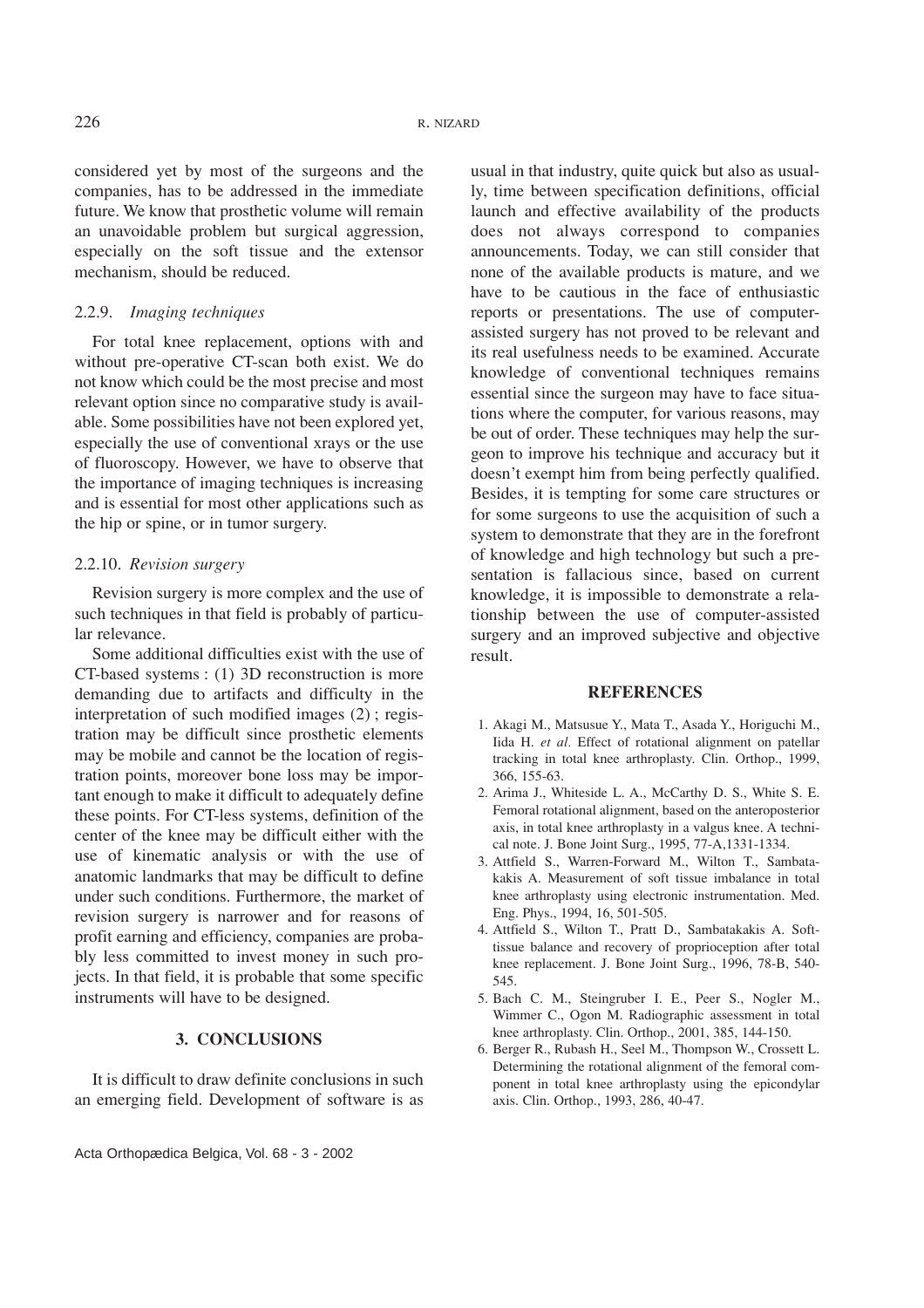- 7. Berger R. A., Crossett L. S., Jacobs J. J., Rubash H. E. Malrotation causing patellofemoral complications after total knee arthroplasty. Clin. Orthop., 1998, 356, 144-153.
- 8. Brys D., Lombardi A. J., Mallory T., Vaughn B. A comparison of intramedullary and extramedullary alignment systems for tibial component placement in total knee arthroplasty. Clin Orthop., 1991, 263, 175-179.
- 9. Callaghan J., Insall J., Greenwald A., Dennis D., Komistek R., Murray D. *et al.* Mobile-bearing knee replacement. Concepts and results. J. Bone Joint Surg., 2000, 82-A, 1020-1041.
- 10. Cates H. E., Ritter M. A., Keating E. M., Faris P. M. Intramedullary versus extramedullary femoral alignment systems in total knee replacement. Clin. Orthop., 1993, 286, 32-39.
- 11. Clemens U., Miehlke R., Jens J. Computer integrated instrumentation in knee arthroplasty-the first 100 cases with the orthopilot knee navigation system. In : Computer Assited Orthopaedic Surgery, 2001, Davos, 2001, p. 71.
- 12. Coull R., Bankes M., Rossouw D. Evaluation of tibial component angles in 79 consecutive total knee arthroplasties. Knee, 1999, 6, 235-237.
- 13. Dennis D., Channer M., Susman M., Stringer E. Intramedullary versus extramedullary tibial alignment systems in total knee arthroplasty. J. Arthroplasty, 1993, 8, 43-47.
- 14. Diduch D., Insall J., Scott W., Scuderi G., Font-Rodriguez D. Total knee replacement in young, active patients. Long-term follow-up and functional outcome. J. Bone Joint Surg., 1997, 79-A (4), 575-582.
- 15. Eckhoff D., Metzger R., Vandewalle M. Malrotation associated with implant alignment technique in total knee arthroplasty. Clin. Orthop., 1995, 321, 28-31.
- 16. Elloy M. A., Manning M. P., Johnson R. Accuracy of intramedullary alignment in total knee replacement. J. Biomed. Eng., 1992, 14, 363-370.
- 17. Engh G. A., Petersen T. L. Comparative experience with intramedullary and extramedullary alignment in total knee arthroplasty. J. Arthroplasty, 1990, 5, 1-8.
- 18. Ewald F. C. The Knee Society total knee arthroplasty roentgenographic evaluation and scoring system. Clin. Orthop., 1989, 248, 9-12.
- 19. Fehring T. K. Rotational malalignment of the femoral component in total knee arthroplasty. Clin. Orthop., 2000, 380, 72-79.
- 20. Griffin F. M. *et al.* The posterior condylar angle in osteoarthritic knees. J. Arthroplasty, 1998, 13, 812-815.
- 21. Harding I. J., Crawford R. W., Mclardy-Smith P., Murray D. W. The importance of femoral intramedullary entry point in knee arthroplasty. Knee, 1999, 6, 207-210.
- 22. Harvey I., Manning M., Sampath S., Johnson R., Elloy M. Alignment of total knee arthroplasty : the relationship to radiolucency around the tibial component. Med. Eng. Phys., 1995, 17, 182-187.
- 23. Ishii Y., Ohmori G., Bechtold J. E., Gustilo R. B. Extramedullary versus intramedullary alignment guides in total knee arthroplasty. Clin. Orthop., 1995, 318, 167-175.
- 24. Jeffery J. Accuracy of intramedullary femoral alignment in total knee replacement : intraoperative assessment of alignment rod position. Knee, 1999, 6, 211-215.
- 25. Jeffery R. S., Morris R. W., Denham R. A. Coronal alignment after total knee replacement. J. Bone Joint Surg., 1991, 73-B, 709-714.
- 26. Jenny J., Boeri C. Image-free computer-assisted total knee prosthesis implantation : A radiological matched-paired comparison with surgeon-controlled instrumentation. In : American Academy of Orthopaedic Surgeons, 2001, San Francisco : American Academy of Orthopaedic Surgeons, 2001, p. 431.
- 27. Jiang C., Insall J. Effect of rotation on the axial alignment of the femur. Pitfalls in the use of femoral intramedullary guides in total knee arthroplasty. Clin. Orthop., 1989, 248, 50-56.
- 28. Katz M. A., Beck T. D., Silber J. S., Seldes R. M., Lotke P. A. Determining femoral rotational alignment in total knee arthroplasty. Reliability of techniques. J. Arthroplasty, 2001, 16, 301-305.
- 29. Kiefer H., Langemeyer D., Schmerwitz U., Krause F. Computer aided knee arthroplasty versus conventional technique. First results. In : Computer Assisted Orthopaedic Surgery, 2001, Davos, 2001, p. 132.
- 30. Knutson K., Lewold S., Robertsson O., Lidgren L. The Swedish knee arthroplasty register. A nation-wide study of 30.003 knees 1976-1992. Acta Orthop. Scand., 1994, 65, 375-386.
- 31. Laskin R. Flexion space configuration in total knee arthroplasty. J. Arthroplasty, 1995, 10, 657-660.
- 32. Li P. L. S., Zamora J., Bentley G. The results at ten years of the Insall-Burstein II total knee replacement. Clinical, radiological and survivorship studies. J. Bone Joint Surg., 1999, 81-B, 647-653.
- 33. Lonner J., Laird M., Stuchin S. Effect of rotation and knee flexion on radiographic alignment in total knee arthroplasties. Clin. Orthop., 1996, 331, 102-106.
- 34. Maestro A., Harwin S. F., Sandoval M. G., Vaquero D. H., Murcia A. Influence of intramedullary versus extramedullary alignment guides on final total knee arthroplasty component position : a radiographic analysis. J. Arthroplasty, 1998, 13, 552-558.
- 35. Mahaluxmivala J., Bankes M. J., Nicolai P., Aldam C. H., Allen P. W. The effect of surgeon experience on component positioning in 673 press fit condylar posterior cruciate-sacrificing total knee arthroplasties. J. Arthroplasty, 2001, 16, 635-640.
- 36. Mantas J., Bloebaum R., Skedros J., Hofmann A. Implications of reference axes used for rotational alignment of the femoral component in primary and revision knee arthroplasty [see comments]. J. Arthroplasty, 1992, 7, 531-535.
- 37. Matsuda S., Matsuda H., Miyagi T., Sasaki K., Iwamoto Y., Miura H. Femoral condyle geometry in the normal and varus knee. Clin. Orthop., 1998, 349, 183-188.
- 38. Matsuda S., Miura H., Nagamine R., Urabe K., Iwamoto Y. Transepicondylar axis in normal, varus, and valgus knee.

Acta Orthopædica Belgica, Vol. 68 - 3 - 2002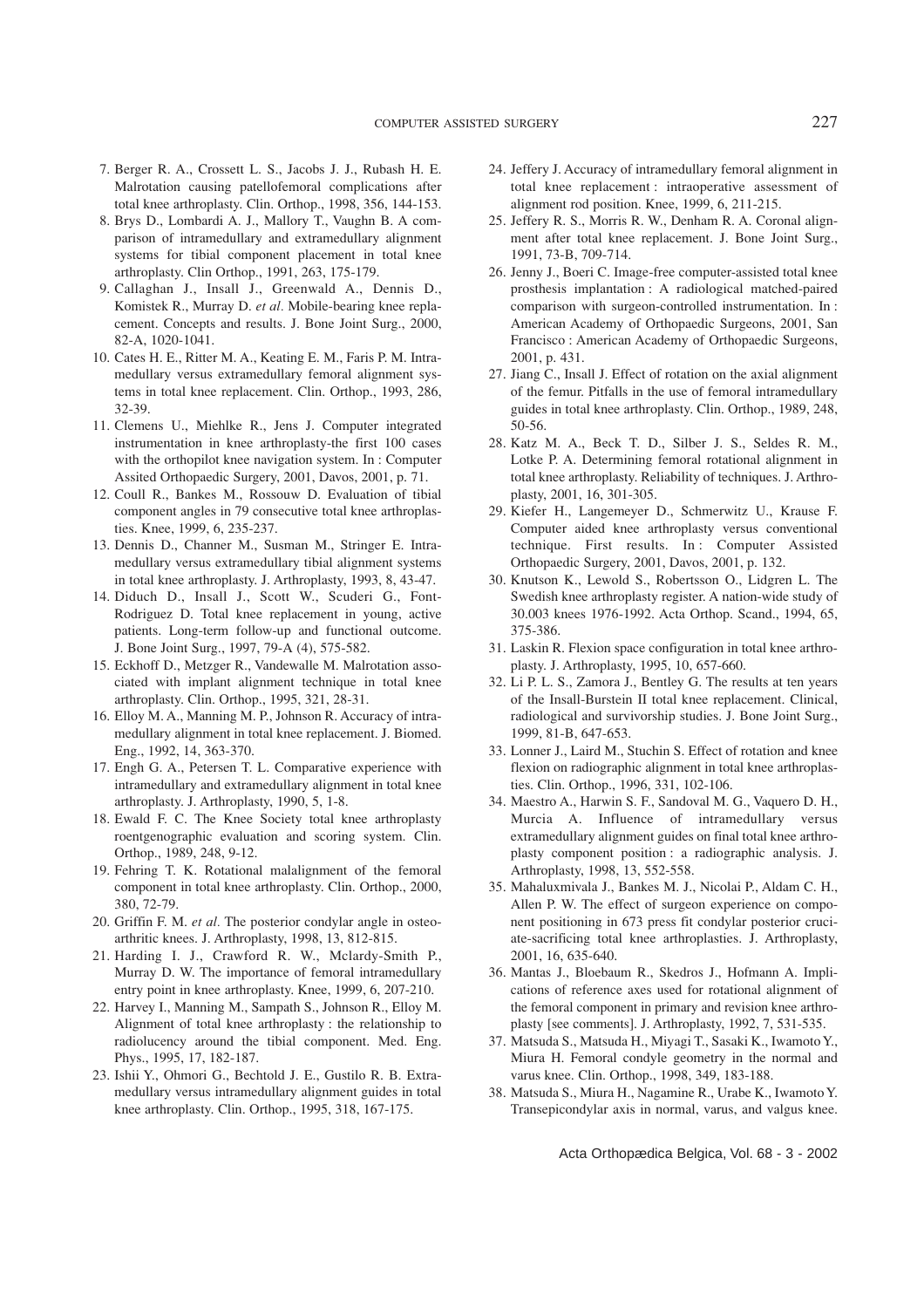In : American Association of Hip and Knee Surgeons. Tenth. Annual Meeting, 2000, Dallas, 2000.

- 39. Mattes T., Gunther K., Puhl W., Scharf H. Preliminary clinical experiences with the development of the Navitrack® system for computed navigated total knee replacement. In : Computer Assisted Orthopaedic Surgery, 2001, Davos, 2001, p. 91.
- 40. Mont M., Urquhart M., Hungerford D., Krackow K. Intramedullary goniometer can improve alignment in knee arthroplasty surgery. J. Arthroplasty, 1997, 12, 332-336.
- 41. Moreland J., Bassett L., Hanker G. Radiographic analysis of the axial alignment of the lower extremity. J. Bone Joint Surg., 1987, 69-A, 745-749.
- 42. Nagamine R., Miura H., Inoue Y., Urabe K., Matsuda S., Okamoto Y. *et al.* Reliability of the anteroposterior axis and the posterior condylar axis for determining rotational alignment of the femoral component in total knee arthroplasty. J. Orthop. Sci., 1998, 3 (4), 194-198.
- 43. Nagamine R., Whiteside L. A., White S. E., McCarthy D. S. Patellar tracking after total knee arthroplasty. The effect of tibial tray malrotation and articular surface configuration. Clin. Orthop., 1994, 304, 262-271.
- 44. Nizard R. First experience with a computer-assisted surgery system for total knee arthroplasty. In : Proc of the 5th EFORT Meeting, 2001, Rhodes, 2001.
- 45. Novotny J., Gonzalez M. H., Amirouche F. M., Li Y. C. Geometric analysis of potential error in using femoral intramedullar guides in total knee arthroplasty. J. Arthroplasty, 2001, 16 (5), 641-647.
- 46. Olcott C. W., Scott R. D. A comparison of 4 intra-operative methods to determine femoral component rotation during total knee arthroplasty. J. Arthroplasty, 2000, 15, 22-26.
- 47. Oswald M., Jakob R., Schneider E., Hoogewoud H. Radiological analysis of normal axial alignment of femur and tibia in view of total knee arthroplasty. J. Arthroplasty, 1993, 8, 419-426.
- 48. Patel D., Ferris B., Aichroth P. Radiological study of alignment after total knee replacement. Short radiographs or long radiographs ? Int. Orthop., 1991, 15, 209-210.
- 49. Petersen T., Engh G. Radiographic assessment of knee alignment after total knee arthroplasty. J. Arthroplasty, 1988, 3, 67-72.
- 50. Picard F., Moody J., Jaramaz B., DiGioia A., Nikou C., LaBarca R. A classification proposal for computer assisted knee systems. In : Computer Assisted Orthopaedic Surgery, 2001, Davos, 2001, p. 93.
- 51. Poilvache P., Insall J., Scuderi G., Font-Rodriguez D. Rotational landmarks and sizing of the distal femur in total knee arthroplasty. Clin. Orthop., 1996, 331, 35-46.
- 52. Ranawat C., Flynn W. J., Saddler S., Hansraj K., Maynard M. Long-term results of the total condylar knee arthroplasty. A 15-year survival study. Clin. Orthop., 1993, 286, 94-102.
- 53. Rand J., Ilstrup D. Survival analysis of total knee arthroplasty. Cumulative rates of survival of 9200 total knee

arthroplasties [see comments]. J. Bone Joint Surg., 1991, 73 (3), 397-409.

- 54. Reed S., Gollish J. The accuracy of femoral intramedullary guides in total knee arthroplasty. J. Arthroplasty, 1997, 12, 677-682.
- 55. Ritschl P., Fuiko R., Broers H., Wurzinger A., Berner W. Computer-assisted navigation and robot cutting system for total knee replacement. In : Computer-Assisted Orthopaedic Surgery, 2001, Davos, 2001, p. 95.
- 56. Ritter M. A., Faris P. M., Keating E. M., Meding J. B. Postoperative alignment of total knee replacement. Its effect on survival. Clin. Orthop., 1994, 299, 153-156.
- 57. Robertsson O., Knutson K., Lewold S., Goodman S., Lidgren L. Knee arthroplasty in rheumatoid arthritis. A report from the Swedish Knee Arthroplasty Register on 4,381 primary operations 1985-1995. Acta Orthop. Scand., 1997, 68 (6), 545-553.
- 58. Robertsson O., Scott G., Freeman M. A. R. Ten-year survival of the cemented Freeman-Samuelson primary knee arthroplasty data from the Swedish Knee Arthroplasty Register and the Royal London Hospital. J. Bone Joint Surg., 2000, 82-B, 506-507.
- 59. Ryd L., Lindstrand A., Stenstrom A., Selvik G. Porous coated anatomic tricompartmental tibial components. The relationship between prosthetic position and micromotion. Clin. Orthop., 1990, 251, 189-197.
- 60. Saragaglia D., Picard F., Chaussard C., Montbarbon E., Leitner F., Cinquin P. Mise en place des prothèses totales du genou assistée par ordinateur : comparaison avec la technique conventionnelle. Rev. Chir. Orthop., 2001, 87, 18-28.
- 61. Schai P. A., Thornhill T. S., Scott R. D. Total knee arthroplasty with the PFC system : Results at a minimum of ten years and survival analysis. J. Bone Joint Surg., 1998, 80- B, 850-858.
- 62. Singerman R., Dean J., Pagan H., Goldberg V. Decreased posterior tibial slope increases strain in the posterior cruciate ligament following total knee arthroplasty. J. Arthroplasty, 1996, 11, 99-103.
- 63. Stiehl J., Cherveny P. Femoral rotational alignment using the tibial shaft axis in total knee arthroplasty. Clin. Orthop., 1996, 331, 47-55.
- 64. Takahashi T., Wada Y., Yamamoto H. Soft-tissue balancing with pressure distribution during total knee arthroplasty. J. Bone Joint Surg., 1997, 79-B, 235-239.
- 65. Tenbusch M., Lahmer A., Wiesel U., Borner M. First results using the Robodoc® system for total knee replacement. In : Computer-Assisted Orthopaedic Surgery, 2001, Davos, 2001, p. 133.
- 66. Tillett E., Engh G., Petersen T. A comparative study of extramedullary and intramedullary alignment systems in total knee arthroplasty. Clin. Orthop., 1988, 230, 176-181.
- 67. Whiteside L., Arima J. The anteroposterior axis for femoral rotational alignment in valgus total knee arthroplasty. Clin. Orthop., 1995, 321, 168-172.
- 68. Whiteside L.A. Selective ligament release in total arthro-

Acta Orthopædica Belgica, Vol. 68 - 3 - 2002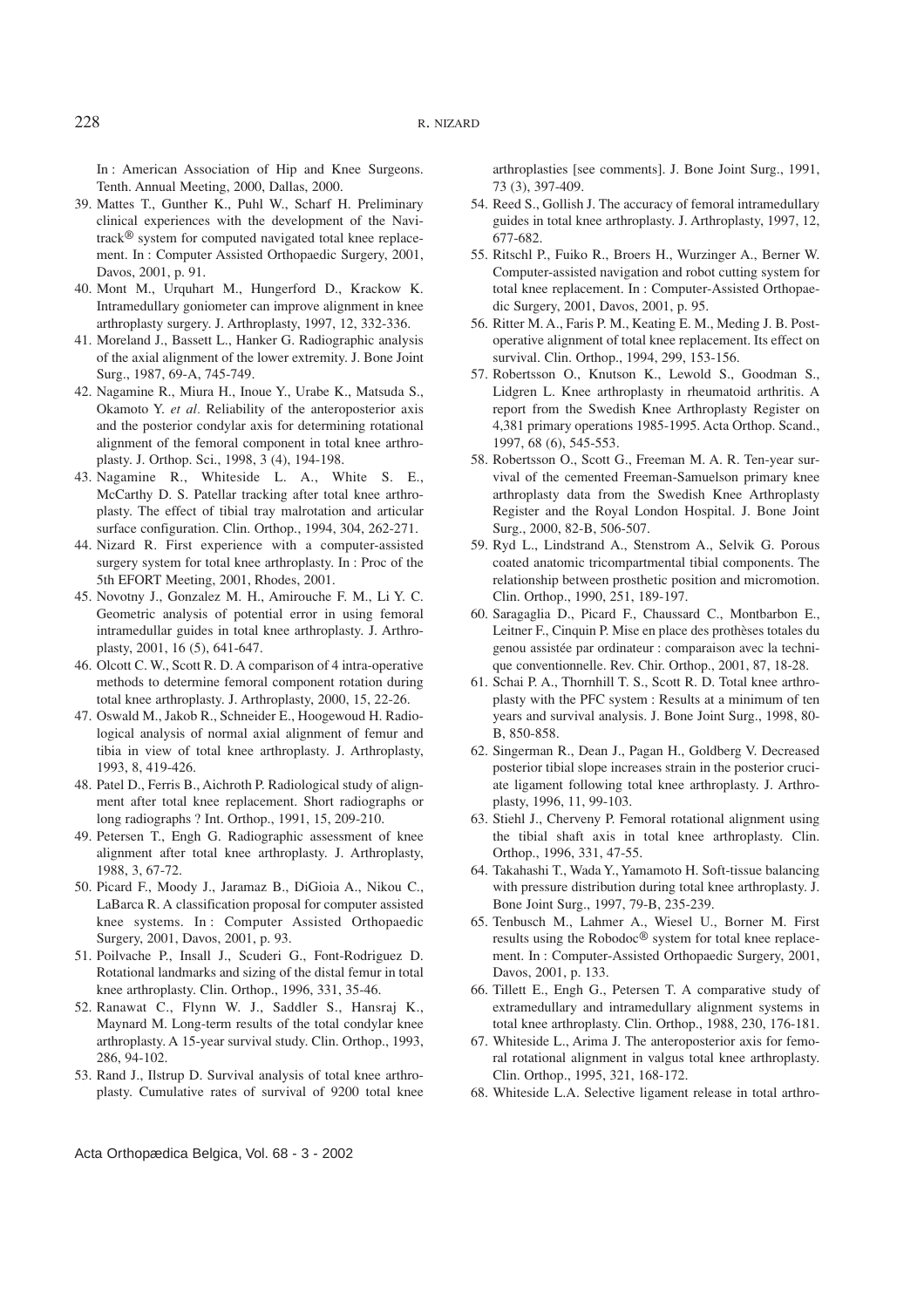plasty of the knee in valgus. Clin. Orthop., 1999, 367, 130- 140.

- 69. Whiteside L. A., Saeki K., Mihalko W. M. Functional medial ligament balancing in total knee arthroplasty. Clin. Orthop., 2000, 380, 45-57.
- 70. Wiesel U., Lahmer A., Tenbusch M., Borner M. Total knee replacement using the Robodoc® system. In : Computer-Assisted Orthopaedic Surgery, 2001, Davos, 2001, p. 88.
- 71. Wright J. G., Treble N., Feinstein A. R. Measurement of lower limb alignment using long radiographs [see comments]. J Bone Joint Surg., 1991, 73-B, 721-723.
- 72. Yoshino N., Takai S., Ohtsuki Y., Hirasawa Y. Computed tomography measurement of the surgical and clinical transepicondylar axis of the distal femur in osteoarthritic knees. J. Arthroplasty, 2001, 16, 493-497.
- 73. Yoshioka Y., Siu D., Cooke T. The anatomy and functional axes of the femur. J. Bone Joint Surg., 1987, 69-A, 873- 880.
- 74. Yoshioka Y., Siu D., Scudamore R., Cooke T. Tibial anatomy and functional axes. J. Orthop. Res., 1989, 7, 132-137.

### **SAMENVATTING**

*R. NIZARD en de GUEPAR groep. Computer gestuurde heelkunde bij totale knie arthroplastie.*

De auteur evalueert de huidige stand van zaken in computer geleide heelkunde bij knie arthroplastie. Basis voorwaarden voor een geslaagde kunstknie zijn adequaat alignement en juiste ligamentaire balans. De realisatie van deze fundamentele eisen is vergemakkelijkt met het huidige numeriek instrumentarium. De bestaande systemen worden overlopen met hun voor- en nadelen. De realisatie van een bevredigend alignement in de drie ruimtelijke vlakken steunt op de herkenning van anatomische referentie punten, die niet altijd evident zijn, en op de spanning van de ligamentaire structuren. Intramedullaire zowel als extramedullaire richtmethodes zijn onderhevig aan mogelijk fouten.

De computer gestuurde heelkunde moet precisie verbeteren bij de plaatsing van de prothesis en het evenwichtig opspannen van de banden. Er zijn actieve en passieve systemen voorhanden.

De actieve systemen, de zogenaamde heelkundige robots, voeren na een adequate botcoupe de verschillende verdere stappen uit. De passieve systemen, gebaseerd op optische ofwel magnetische referentiepunten, zijn hulpmiddelen voor de chirurg bij de plaatsing van het geleidingsmateriaal. Sommige systemen vereisen bijkomende tijdrovende preoperatieve beeldvorming, meestal CT scan, om een drie-dimensioneel beeld van de

knie te bekomen. Preoperatief door de chirurg bepaalde "bakens" of referentiepunten en een aangepaste software brengen het beeld in overeenstemming met de specifieke anatomie. Het nadeel van dit systeem is de bijkomende beeldvorming ; eventueel te gebruiken bij de grote misvormingen. Andere systemen vragen geen preoperatieve bijkomende beeldvorming en baseren een twee- of driedimensionele reconstructie op kinematische gegevens van de heup, de knie en de enkel.

Er moet nog veel worden bewezen : computer geleiding kan de precisie bij het vinden van anatomische bakens, en bij het localiseren en richten van de botcoupes verbeteren. Het laat toe intra-operatief de botcoupes te controleren, evenals de mechanische assen, de ligamentaire balans en de het bewegingsbereik. Klinisch bewijs moet worden geleverd of dit nu leidt tot een werkelijk voordeel voor de patiënt, gezien de huidige technieken overlevingscijfers verzekeren van 15 tot 20 jaar en verdere verbetering aanzienlijke investering betekent. Computersturing lost zeker niet alle problemen op : de voorbereiding van de patella en het patellofemoraal functioneren vallen buiten zijn mogelijkheden. Nu worden met de computer geleide heelkunde de klassieke instrumenten nog gebruikt. Mogelijk worden meer geëigende instrumenten ontwikkeld. Het gebruik van standaard röntgenbeelden en peroperatieve beeldversterking zijn nog niet uitbeproefd. Het nut is theoretisch het grootst bij revisiechirurgie met al haar bijkomende problemen. Al bij al blijven de indikaties zeldzaam en voorspeld kan worden dat verdere verbetering traag zal komen.

Het gaat hier om een nieuwe traag evoluerende techniek, waarvan de realisatie nog ver van volwassen is.

Voorzichtigheid is dus geboden vooral in het licht van sommige enthousiaste publicaties en demonstraties.

Computer gestuurde heelkunde bij totale knie arthroplastie heeft zijn waarde nog niet bewezen en zijn nut moet nog worden aangetoond. Het zal de chirurg niet ontslaan van een degelijke kennis van de klassieke technieken.

### **RÉSUMÉ**

### *R. NIZARD et le groupe GUEPAR. Chirurgie assistée par ordinateur et arthroplastie totale du genou.*

L'auteur cherche à évaluer l'intérêt actuel de la chirurgie assistée par ordinateur dans l'arthroplastie totale du genou. Un alignement correct et un bon équilibre ligamentaire comptent parmi les exigences de base de l'arthroplastie totale du genou. Les instrumentations, au

Acta Orthopædica Belgica, Vol. 68 - 3 - 2002